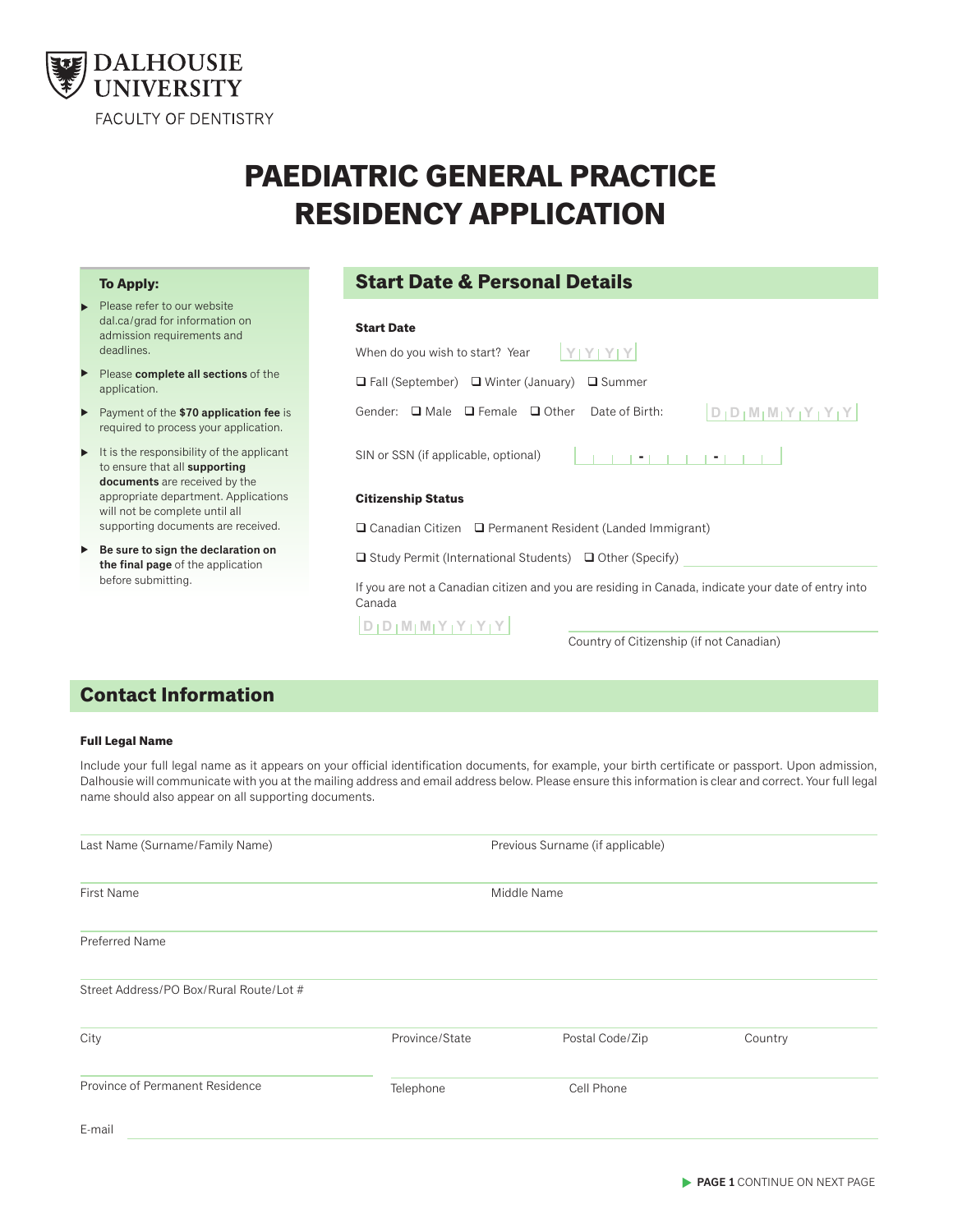## **Program Selection/Field of Study**

For which degree are you applying:

Masters PhD Visiting Student Graduate Studies Special Student Graduate Studies Qualifying Graduate Student (QGS)

Graduate Certificate in Medical Physics

Visiting Research Students: please use the application form at: **dal.ca/vsgs**

| Department | Subject |
|------------|---------|
|------------|---------|

Will you be studying:  $\Box$  Full-time study  $\Box$  Part-time study (Please note PhD programs are full-time study only).

Are you applying to more than one program?  $\Box$  Yes  $\Box$  No If yes, what programs? A separate application is required for each program:

- You are required to submit **one official copy** of all transcripts from each university or college attended. ▲
- Official transcripts must be provided in a sealed envelope. They may be received directly from the issuing institution to your department. ▲
- It is the applicant's responsibility to ensure that all transcripts are sent. ▲

#### **Academic History (College/University)**

List all colleges and/or universities you have attended or are currently attending.

Official Transcripts of all previous college and university studies are required. Transcripts for Dalhousie University, University of King's College and the former TUNS are not required as they are already on file.

Have you ever applied to, attended or worked for Dalhousie University, University of King's College or the former TUNS?  $\Box$  Yes  $\Box$  No

**TELEVISION** 

If yes, please provide your ID #

| <b>Institution</b> | <b>Province (Country, if outside Canada)</b> | <b>From</b>    | To             | Degree/Diploma Awarded & Date |
|--------------------|----------------------------------------------|----------------|----------------|-------------------------------|
|                    |                                              | <b>MM/YYYY</b> | <b>MM/YYYY</b> |                               |
|                    |                                              | <b>MM/YYYY</b> | <b>MM/YYYY</b> |                               |
|                    |                                              | <b>MM/YYYY</b> | <b>MM/YYYY</b> |                               |

Have you ever been required to withdraw from any post-secondary institution for academic reasons?  $\Box$  Yes  $\Box$  No

| If yes, which Institution | Date $ D D M M Y Y Y Y Y $ |  |
|---------------------------|----------------------------|--|
|                           |                            |  |

Reason

- **Confidential Reference Letters** At least two supporting Confidential Reference Letters are required. Please contact the department to determine if additional references are required. ▲
- Ask your referees to place their references in a sealed envelope, endorse it across the back seal, and return to you. **Do not open the envelope.** Alternatively referees can mail the envelopes directly to the department to which you are applying. ▲

# **References**

Name and address of at least two academic referees.

Name:

Address:

Name:

Address:

Address:

Name:

Name:

Address: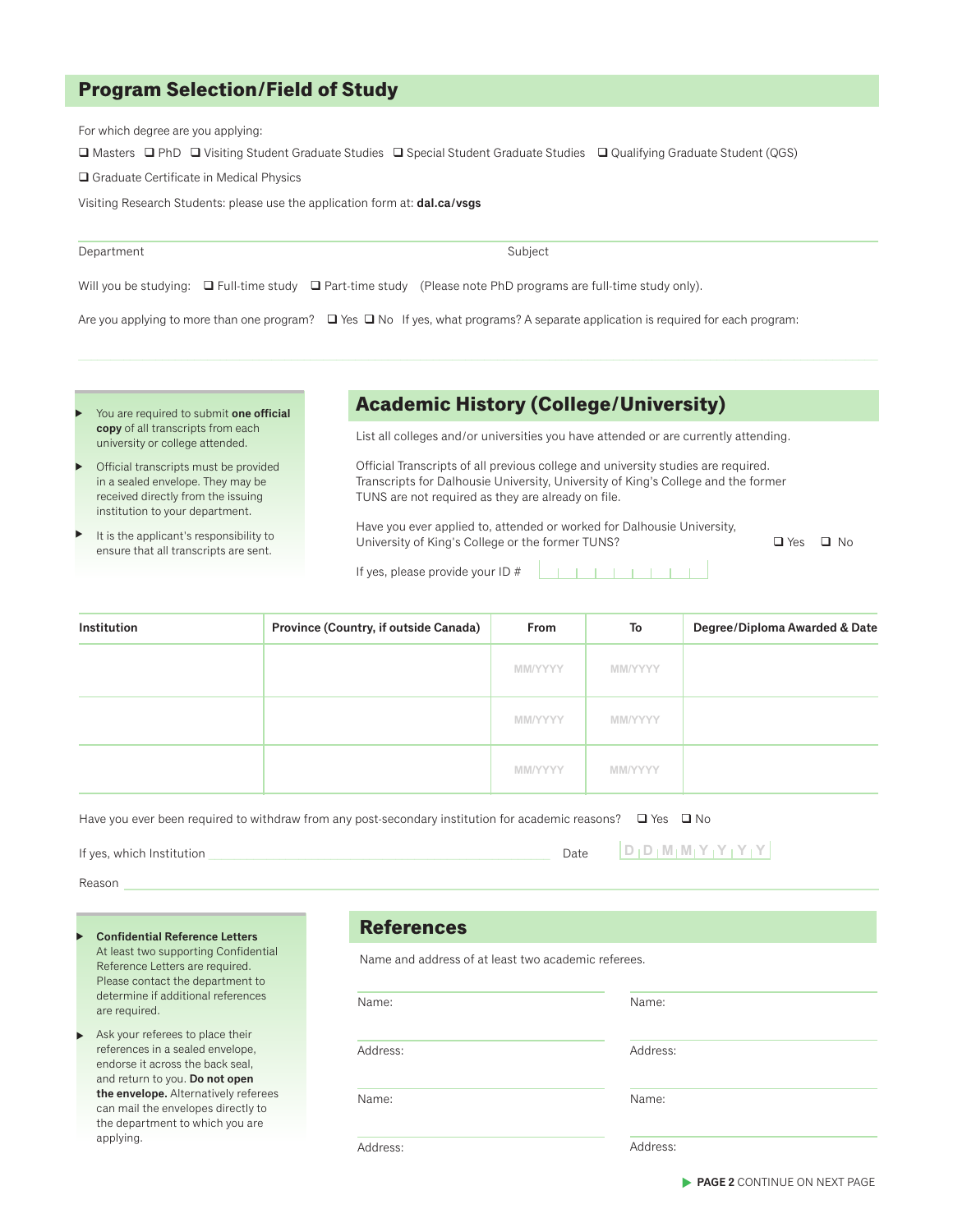## **English Language Proficiency**

- Students who have graduated from an English language institution **may not** be required to submit proof of English language proficiency. **Please check with your department.** ▲
- When **proof of English language proficiency** is necessary, a minimum TOEFL score of 92 (iBT) or IELTS score of 7 is required for admission. Please note, some departments require higher test scores. ▲
- For a list of accepted test scores visit **dal.ca/grad**. ▲
- Official Test results should be forwarded to the department to which you have applied. ▲

## **Payment**

Indicate your method of payment for the non-refundable application fee. The **\$70 application fee** must be received before your application can be processed or reviewed.

**Q** Cheque / Money Order (made payable to Dalhousie University) (

| de payable to Dalhousie University) | Credit Card: $\Box$ Visa $\Box$ Mastercard $\Box$ American Express |  |
|-------------------------------------|--------------------------------------------------------------------|--|
|                                     |                                                                    |  |
|                                     | Expiration Date $ M_1M_1Y_1Y_1Y_1Y $                               |  |
|                                     |                                                                    |  |

Name of cardholder (as it appears on the card)

Signature of cardholder

# **Self-Identification Questionnaire (Optional)**

Dalhousie University is committed to encouraging diversity and to providing services that meet the needs of the University's diverse student population. Completion of the section on self-identification is voluntary.

**Self-ldentify with Consent:** There may be **scholarships** and **affirmative action policies** in some programs that may be available to those who self-identify with consent in this section. Dalhousie has numerous support services available to students who are Aboriginal, Black/of African descent or who have disabilities, including financial aid. lf you select to self-identify with consent the University may forward additional information on these support services.

**Self-ldentlfy wlthout Consent:** There is also the option to self-identify without consent. This means any data produced from the information will not be linked to you without your prior written authorization. This information will be used by the University to assist in assessing and improving services for students who are Aboriginal, Black/persons of African descent or persons with a disability.

For the purposes of the following, 'Aboriginal peoples' include individuals who are status, non-status, Métis or lnuit.

**Dentistry Applicants** - see the Affirmative Action Policy in the Faculty of Dentistry Calendar.

| Aboriginal<br>Aboriginal                                                               | With consent<br>Without consent |  |
|----------------------------------------------------------------------------------------|---------------------------------|--|
| Black/African descent<br>Black/African descent                                         | With consent<br>Without consent |  |
| Both Aboriginal and Black/African descent<br>Both Aboriginal and Black/African descent | With consent<br>Without consent |  |
| Person with a disability<br>Person with a disability                                   | With consent<br>Without consent |  |

Is English your first language?  $\Box$  Yes  $\Box$  No

If No, proof of English language proficiency is normally required.

#### **Agent Representation (international students)**

Do you have an education or international agent representing you?  $\Box$  Yes  $\Box$  No

If so, please name the individual and/or agency.